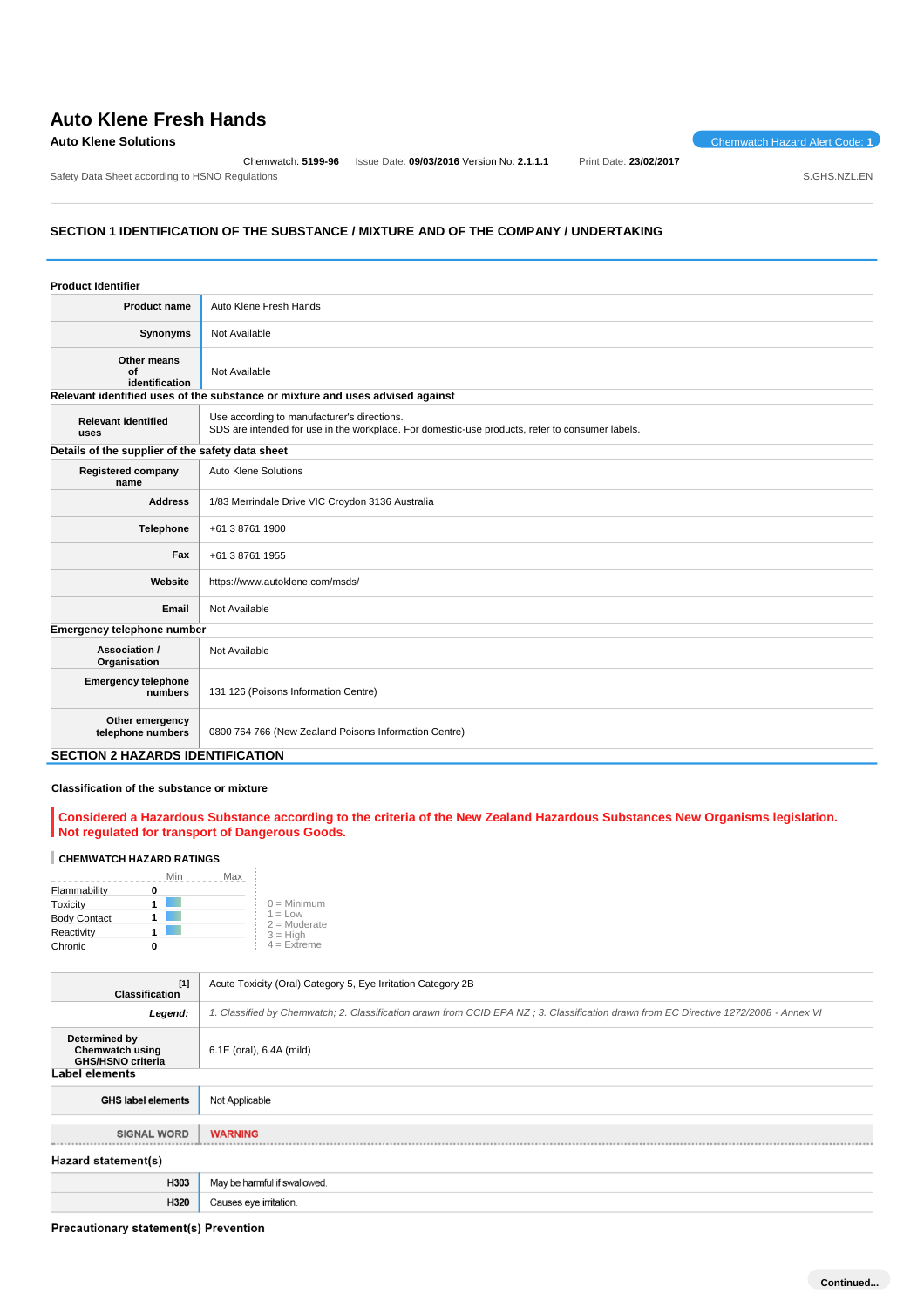Chemwatch: **5199-96** Page **2** of **13** Issue Date: **09/03/2016 Auto Klene Fresh Hands**

| P264                                       | Wash all exposed external body areas thoroughly after handling.                                                                  |  |
|--------------------------------------------|----------------------------------------------------------------------------------------------------------------------------------|--|
| <b>Precautionary statement(s) Response</b> |                                                                                                                                  |  |
| P312                                       | Call a POISON CENTER or doctor/physician if you feel unwell.                                                                     |  |
| P305+P351+P338                             | IF IN EYES: Rinse cautiously with water for several minutes. Remove contact lenses, if present and easy to do. Continue rinsing. |  |
| P337+P313                                  | If eye irritation persists: Get medical advice/attention.                                                                        |  |
| Precautionary statement(s) Storage         |                                                                                                                                  |  |

Not Applicable

#### **Precautionary statement(s) Disposal**

Not Applicable

#### **SECTION 3 COMPOSITION / INFORMATION ON INGREDIENTS**

#### **Substances**

See section below for composition of Mixtures

#### **Mixtures**

| <b>CAS No</b>                       | %[weight] | Name                  |
|-------------------------------------|-----------|-----------------------|
| 61789-40-0                          | $1 - 10$  | cocamidopropylbetaine |
| 151-21-3                            | $1 - 10$  | sodium lauryl sulfate |
| 8006-54-0                           | <1        | lanolin               |
| Not Available                       | <5        | preservative          |
| <b>CECTION 4 EIDST AID MEACHDES</b> |           |                       |

#### **SECTION 4 FIRST AID MEASURES**

NZ Poisons Centre 0800 POISON (0800 764 766) | NZ Emergency Services: 111

#### **Description of first aid measures**

| <b>Eye Contact</b>  | If this product comes in contact with the eyes:                                                                                                  |
|---------------------|--------------------------------------------------------------------------------------------------------------------------------------------------|
|                     | . Wash out immediately with fresh running water.                                                                                                 |
|                     | Ensure complete irrigation of the eye by keeping eyelids apart and away from eye and moving the eyelids by occasionally lifting the upper and    |
|                     | lower lids. • Seek medical attention without delay; if pain persists or recurs seek medical attention.                                           |
|                     | ▶ Removal of contact lenses after an eye injury should only be undertaken by skilled personnel.                                                  |
|                     | Concentrate and diluted solution is readily removed with water.                                                                                  |
| <b>Skin Contact</b> | Abraded or broken skin should be washed carefully and thoroughly.                                                                                |
|                     | Seek medical attention in event of irritation.                                                                                                   |
|                     | If fumes, aerosols or combustion products are inhaled remove from contaminated                                                                   |
| <b>Inhalation</b>   | area. • Other measures are usually unnecessary.                                                                                                  |
|                     |                                                                                                                                                  |
|                     | If swallowed do <b>NOT</b> induce vomiting.                                                                                                      |
|                     | If vomiting occurs, lean patient forward or place on left side (head-down position, if possible) to maintain open airway and prevent aspiration. |
| Ingestion           | • Observe the patient carefully.                                                                                                                 |
|                     | Never give liquid to a person showing signs of being sleepy or with reduced awareness; i.e. becoming                                             |
|                     | unconscious. • Give water to rinse out mouth, then provide liquid slowly and as much as casualty can                                             |
|                     | comfortably drink. Seek medical advice.                                                                                                          |
|                     | Indication of any immediate medical attention and special treatment needed                                                                       |

Treat symptomatically.

#### **SECTION 5 FIREFIGHTING MEASURES**

#### **Extinguishing media**

There is no restriction on the type of extinguisher which may be used. Use extinguishing media suitable for surrounding area.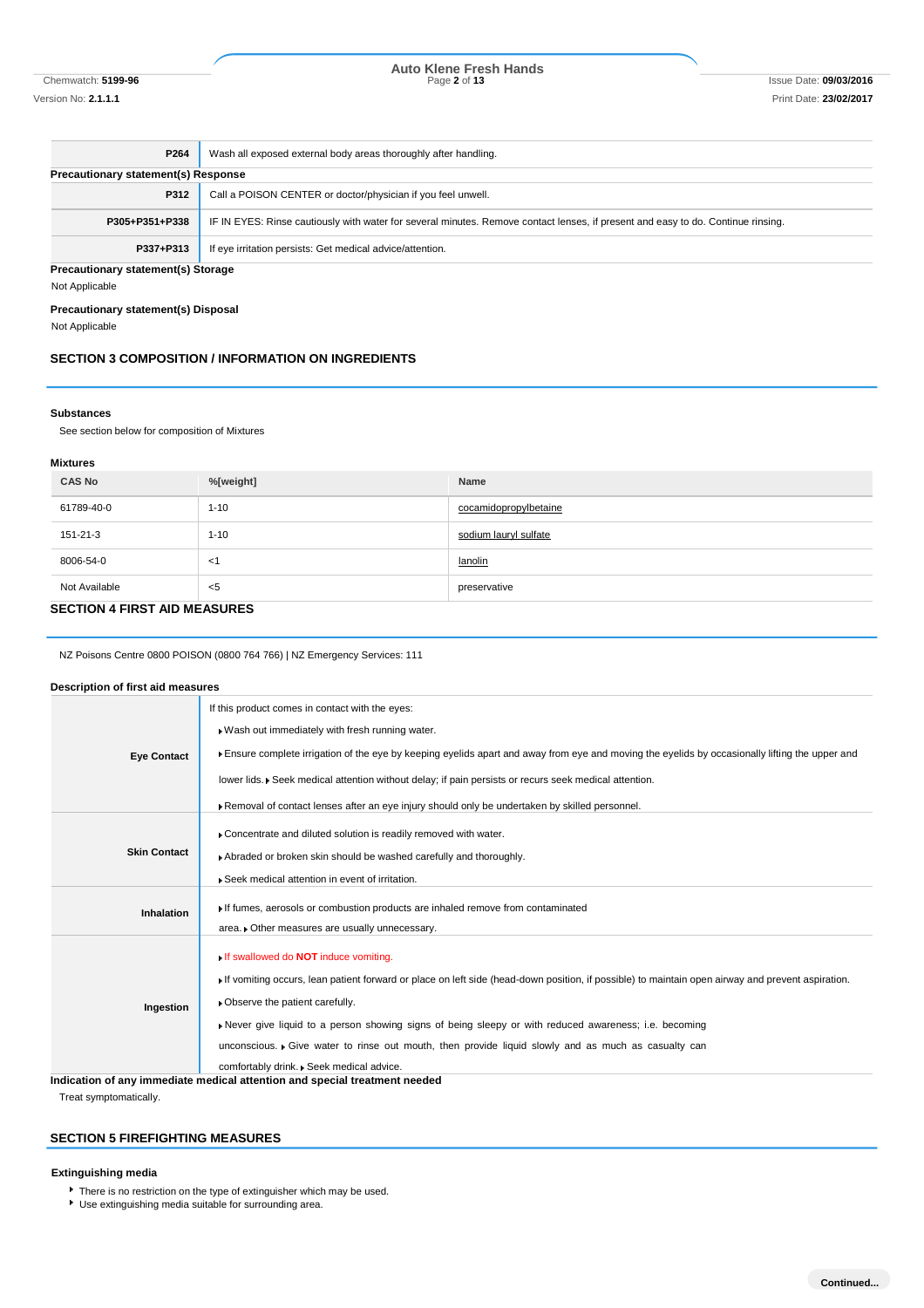Chemwatch: **5199-96** Page **3** of **13** Issue Date: **09/03/2016 Auto Klene Fresh Hands**

#### **Special hazards arising from the substrate or mixture**

| <b>Fire Incompatibility</b>     | Avoid contamination with oxidising agents i.e. nitrates, oxidising acids, chlorine bleaches, pool chlorine etc. as ignition may result                                                                                                                                                                                                                                                                                                                                                     |
|---------------------------------|--------------------------------------------------------------------------------------------------------------------------------------------------------------------------------------------------------------------------------------------------------------------------------------------------------------------------------------------------------------------------------------------------------------------------------------------------------------------------------------------|
| <b>Advice for firefighters</b>  |                                                                                                                                                                                                                                                                                                                                                                                                                                                                                            |
| <b>Fire Fighting</b>            | Alert Fire Brigade and tell them location and nature of hazard.<br>. Wear breathing apparatus plus protective gloves in the event of a fire.<br>Prevent, by any means available, spillage from entering drains or water courses.<br>Use fire fighting procedures suitable for surrounding area.<br>» DO NOT approach containers suspected to be hot.<br>Cool fire exposed containers with water spray from a protected location.<br>If safe to do so, remove containers from path of fire. |
| <b>Fire/Explosion</b><br>Hazard | Non combustible.<br>Not considered to be a significant fire risk.<br>Expansion or decomposition on heating may lead to violent rupture of containers.<br>Decomposes on heating and may produce toxic fumes of carbon monoxide<br>(CO). May emit acrid smoke.<br>Decomposition may produce toxic fumes of:<br>carbon dioxide (CO2)<br>nitrogen oxides (NOx)<br>sulfur oxides (SOx)                                                                                                          |
|                                 | other pyrolysis products typical of burning organic material.                                                                                                                                                                                                                                                                                                                                                                                                                              |

### **SECTION 6 ACCIDENTAL RELEASE MEASURES**

#### **Personal precautions, protective equipment and emergency procedures**

See section 8

#### **Environmental precautions**

See section 12

#### **Methods and material for containment and cleaning up**

| <b>Minor Spills</b> | Clean up all spills immediately.<br>Avoid breathing vapours and contact with skin and eyes.<br>$\triangleright$ Control personal contact with the substance, by using protective equipment. $\triangleright$<br>Contain and absorb spill with sand, earth, inert material or vermiculite.<br>▶ Wipe up.<br>▶ Place in a suitable, labelled container for waste disposal. |
|---------------------|--------------------------------------------------------------------------------------------------------------------------------------------------------------------------------------------------------------------------------------------------------------------------------------------------------------------------------------------------------------------------|
| <b>Major Spills</b> | Moderate hazard.<br>▶ Clear area of personnel and move upwind.<br>Alert Fire Brigade and tell them location and nature of hazard.<br>▶ Wear breathing apparatus plus protective gloves.<br>▶ Prevent, by any means available, spillage from entering drains or water course.<br>▶ Stop leak if safe to do so.<br>Contain spill with sand, earth or vermiculite.          |
|                     | Personal Protective Equipment advice is contained in Section 8 of the SDS.                                                                                                                                                                                                                                                                                               |

#### **SECTION 7 HANDLING AND STORAGE**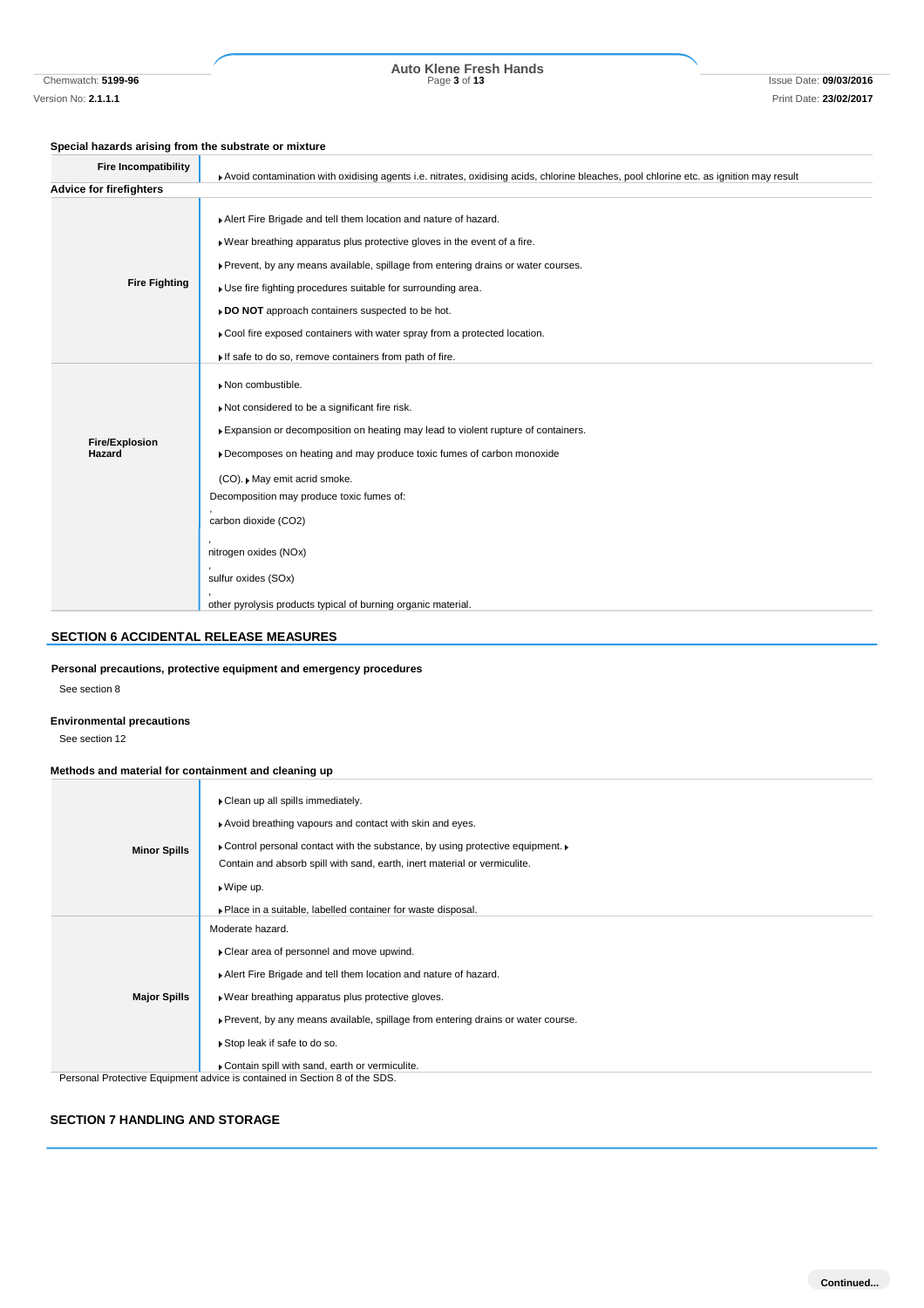# Chemwatch: **5199-96** Page **4** of **13** Issue Date: **09/03/2016 Auto Klene Fresh Hands**

### **Precautions for safe handling**

| Safe handling              | Limit all unnecessary personal contact.                                                  |
|----------------------------|------------------------------------------------------------------------------------------|
|                            | ▶ Wear protective clothing when risk of exposure occurs.                                 |
|                            | Use in a well-ventilated area.                                                           |
|                            | . When handling DO NOT eat, drink or smoke.                                              |
|                            | Always wash hands with soap and water after handling.                                    |
|                            | Avoid physical damage to containers.                                                     |
|                            | Use good occupational work practice.                                                     |
|                            | Store in original containers.                                                            |
|                            |                                                                                          |
|                            | Keep containers securely sealed.                                                         |
| Other information          | Store in a cool, dry, well-ventilated area.                                              |
|                            | Store away from incompatible materials and foodstuff containers.                         |
|                            | Protect containers against physical damage and check regularly for leaks.                |
|                            | . Observe manufacturer's storage and handling recommendations contained within this SDS. |
|                            | Conditions for safe storage, including any incompatibilities                             |
|                            | ▶ Polyethylene or polypropylene container.                                               |
| Suitable container         | Packing as recommended by manufacturer.                                                  |
|                            | Check all containers are clearly labelled and free from leaks.                           |
| Storage<br>incompatibility | Avoid reaction with oxidising agents                                                     |
|                            | <b>SECTION 8 EXPOSURE CONTROLS / PERSONAL PROTECTION</b>                                 |
|                            |                                                                                          |

### **Control parameters**

#### **OCCUPATIONAL EXPOSURE LIMITS (OEL)** I

#### **INGREDIENT DATA**

#### Not Available

#### п **EMERGENCY LIMITS**

| Ingredient               | <b>Material name</b>  | TEEL-1             |                     | TEEL-2        | TEEL-3    |
|--------------------------|-----------------------|--------------------|---------------------|---------------|-----------|
| sodium lauryl sulfate    | Sodium lauryl sulfate | $3.9 \text{ mg/m}$ |                     | 43 mg/m3      | 260 mg/m3 |
| Ingredient               | <b>Original IDLH</b>  |                    | <b>Revised IDLH</b> |               |           |
| cocamidopropylbetaine    | Not Available         |                    | Not Available       |               |           |
| sodium lauryl sulfate    | Not Available         |                    |                     | Not Available |           |
| lanolin                  | Not Available         |                    | Not Available       |               |           |
| preservative             | Not Available         |                    | Not Available       |               |           |
| <b>Exposure controls</b> |                       |                    |                     |               |           |

| Appropriate engineering<br>controls | None required when handling small quantities.<br><b>OTHERWISE:</b><br>Engineering controls are used to remove a hazard or place a barrier between the worker and the hazard. Well-designed engineering controls<br>can be highly effective in protecting workers and will typically be independent of worker interactions to provide this high level of protection. The<br>basic types of engineering controls are:<br>Process controls which involve changing the way a job activity or process is done to reduce the risk.<br>Enclosure and/or isolation of emission source which keeps a selected hazard "physically" away from the worker and ventilation that strategically<br>"adds" and "removes" air in the work environment. Ventilation can remove or dilute an air contaminant if designed properly. The design of a<br>ventilation system must match the particular process and chemical or contaminant in use.<br>Employers may need to use multiple types of controls to prevent employee overexposure. |
|-------------------------------------|-----------------------------------------------------------------------------------------------------------------------------------------------------------------------------------------------------------------------------------------------------------------------------------------------------------------------------------------------------------------------------------------------------------------------------------------------------------------------------------------------------------------------------------------------------------------------------------------------------------------------------------------------------------------------------------------------------------------------------------------------------------------------------------------------------------------------------------------------------------------------------------------------------------------------------------------------------------------------------------------------------------------------|
| Personal<br>protection              | <b>POD</b>                                                                                                                                                                                                                                                                                                                                                                                                                                                                                                                                                                                                                                                                                                                                                                                                                                                                                                                                                                                                            |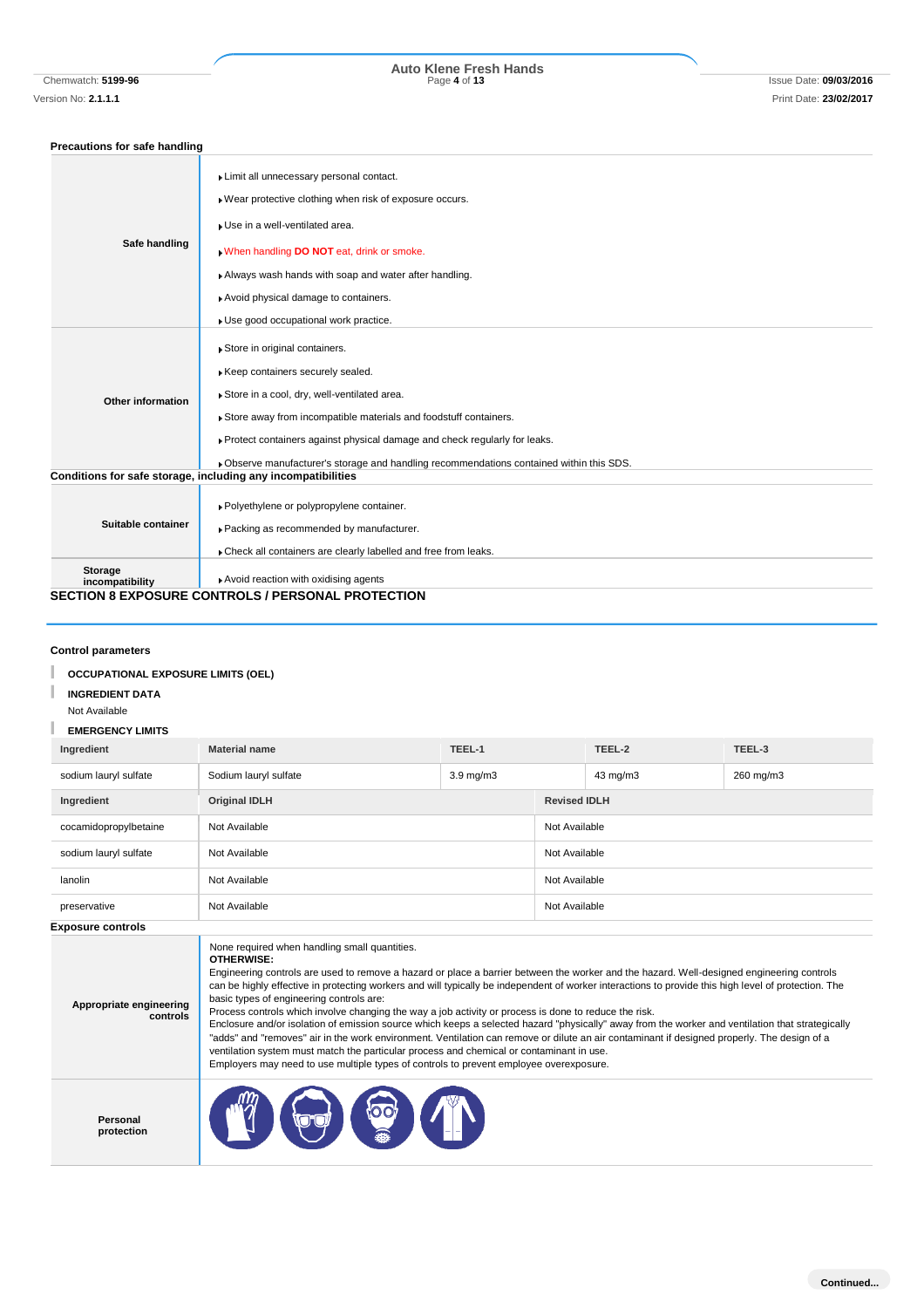Chemwatch: **5199-96** Page **5** of **13** Issue Date: **09/03/2016 Auto Klene Fresh Hands**

| Eye and face<br>protection | No special equipment for minor exposure i.e. when handling small quantities.<br>OTHERWISE:<br>Safety glasses with side shields.<br>Contact lenses may pose a special hazard; soft contact lenses may absorb and concentrate irritants. A written policy document, describing the<br>wearing of lenses or restrictions on use, should be created for each workplace or task. This should include a review of lens absorption and<br>adsorption for the class of chemicals in use and an account of injury experience. Medical and first-aid personnel should be trained in their<br>removal and suitable equipment should be readily available. In the event of chemical exposure, begin eye irrigation immediately and remove<br>contact lens as soon as practicable. |
|----------------------------|-----------------------------------------------------------------------------------------------------------------------------------------------------------------------------------------------------------------------------------------------------------------------------------------------------------------------------------------------------------------------------------------------------------------------------------------------------------------------------------------------------------------------------------------------------------------------------------------------------------------------------------------------------------------------------------------------------------------------------------------------------------------------|
| <b>Skin protection</b>     | See Hand protection below                                                                                                                                                                                                                                                                                                                                                                                                                                                                                                                                                                                                                                                                                                                                             |
| Hands/feet<br>protection   | No special equipment needed when handling small quantities.<br><b>OTHERWISE:</b> Wear chemical protective gloves, e.g. PVC.                                                                                                                                                                                                                                                                                                                                                                                                                                                                                                                                                                                                                                           |
| <b>Body protection</b>     | See Other protection below                                                                                                                                                                                                                                                                                                                                                                                                                                                                                                                                                                                                                                                                                                                                            |
| Other protection           | No special equipment needed when handling small quantities.<br>OTHERWISE:<br>• Overalls.<br>▶ Barrier cream.<br>▶ Eyewash unit.                                                                                                                                                                                                                                                                                                                                                                                                                                                                                                                                                                                                                                       |
| <b>Thermal hazards</b>     | Not Available                                                                                                                                                                                                                                                                                                                                                                                                                                                                                                                                                                                                                                                                                                                                                         |

### **Respiratory protection**

Type AK-P Filter of sufficient capacity. (AS/NZS 1716 & 1715, EN 143:2000 & 149:2001, ANSI Z88 or national equivalent)

Where the concentration of gas/particulates in the breathing zone, approaches or exceeds the "Exposure Standard" (or ES), respiratory protection is required. Degree of protection varies with both face-piece and Class of filter; the nature of protection varies with Type of filter.

| <b>Required Minimum Protection Factor</b>         | <b>Half-Face Respirator</b> | <b>Full-Face Respirator</b> | <b>Powered Air Respirator</b> |
|---------------------------------------------------|-----------------------------|-----------------------------|-------------------------------|
| up to $10 \times ES$                              | AK-AUS P2                   |                             | AK-PAPR-AUS / Class 1 P2      |
| up to $50 \times ES$                              |                             | AK-AUS / Class 1 P2         |                               |
| up to $100 \times ES$<br>$\cdot$ $ \cdot$ $\cdot$ |                             | AK-2 P2                     | AK-PAPR-2 P2 ^                |

^ - Full-face

A(All classes) = Organic vapours, B AUS or B1 = Acid gasses, B2 = Acid gas or hydrogen cyanide(HCN), B3 = Acid gas or hydrogen cyanide(HCN), E = Sulfur dioxide(SO2), G = Agricultural chemicals, K = Ammonia(NH3), Hg = Mercury, NO = Oxides of nitrogen, MB = Methyl bromide, AX = Low boiling point organic compounds(below 65 degC)

#### **SECTION 9 PHYSICAL AND CHEMICAL PROPERTIES**

#### **Information on basic physical and chemical properties**

| Appearance                                                    | Red to pink liquid; mixes with water. |                                               |                |
|---------------------------------------------------------------|---------------------------------------|-----------------------------------------------|----------------|
| <b>Physical state</b>                                         | Liquid                                | Relative density (Water =<br>1)               | Not Available  |
| Odour                                                         | Not Available                         | Partition coefficient n-<br>octanol / water   | Not Available  |
| <b>Odour threshold</b>                                        | Not Available                         | Auto-ignition<br>temperature<br>$(^{\circ}C)$ | Not Applicable |
| pH (as supplied)                                              | $6 - 8$                               | Decomposition<br>temperature                  | Not Available  |
| <b>Melting</b><br>point<br>$\prime$<br>freezing<br>point (°C) | Not Available                         | <b>Viscosity (cSt)</b>                        | Not Available  |
| Initial boiling point and<br>boiling range (°C)               | Not Available                         | Molecular weight<br>(g/mol)                   | Not Applicable |
| Flash point (°C)                                              | Not Applicable                        | <b>Taste</b>                                  | Not Available  |
| <b>Evaporation rate</b>                                       | Not Available                         | <b>Explosive</b><br>properties                | Not Available  |
| Flammability                                                  | Not Applicable                        | Oxidising<br>properties                       | Not Available  |
| <b>Upper Explosive Limit</b><br>(%)                           | Not Applicable                        | <b>Surface Tension (dyn/cm</b><br>or mN/m)    | Not Available  |
| <b>Lower Explosive Limit</b><br>(%)                           | Not Applicable                        | <b>Volatile Component (%vol)</b>              | Not Available  |
| Vapour pressure<br>(kPa)                                      | Not Available                         | Gas group                                     | Not Available  |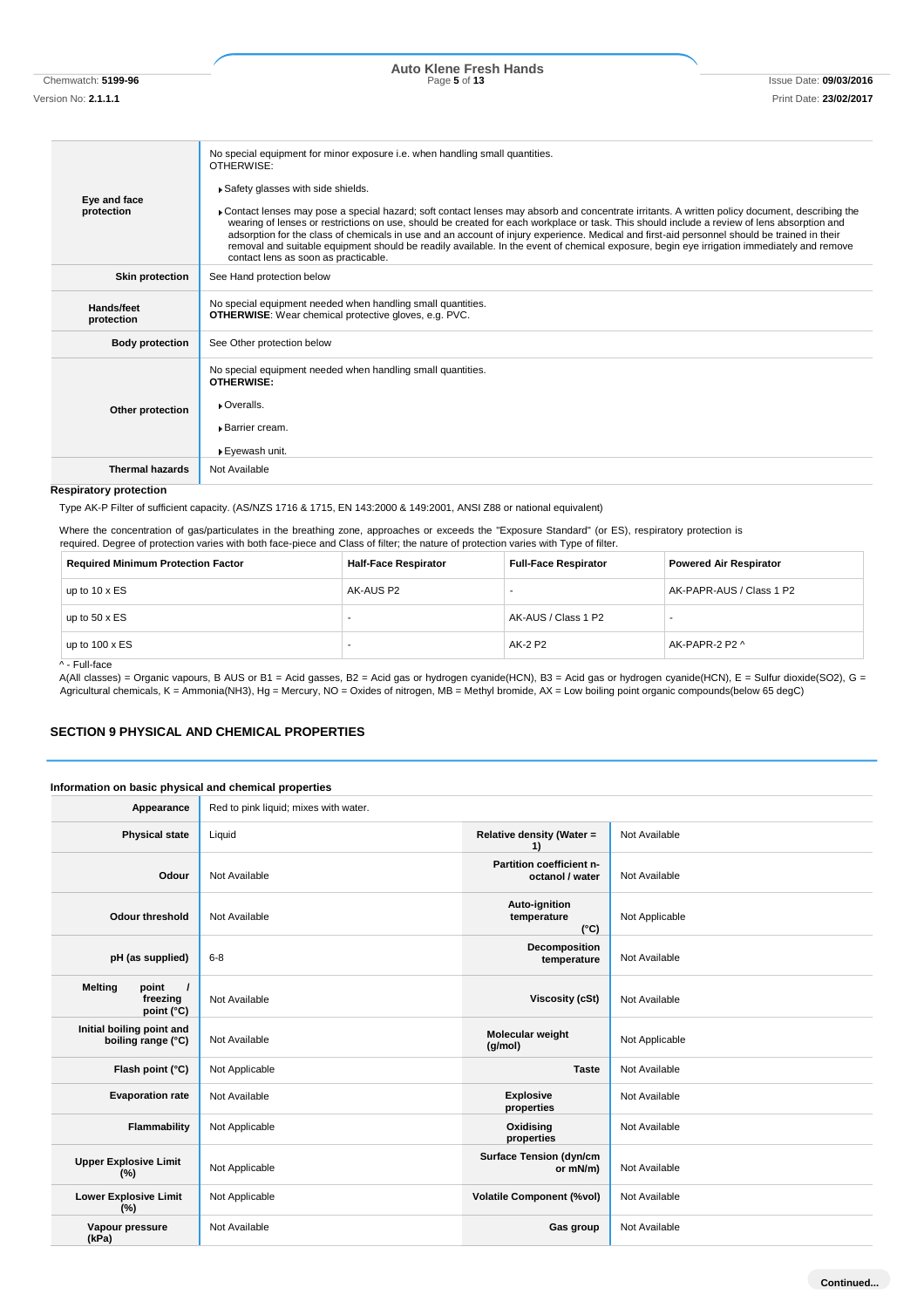## Chemwatch: **5199-96** Page **6** of **13** Issue Date: **09/03/2016 Auto Klene Fresh Hands**

Version No: **2.1.1.1** Print Date: **23/02/2017**

| Solubility in water<br>(g/L) | Miscible      | pH as a solution<br>'1%) | Not Available |
|------------------------------|---------------|--------------------------|---------------|
| Vapour density (Air = 1)     | Not Available | VOC <sub>g</sub> /L      | 8.55          |

## **SECTION 10 STABILITY AND REACTIVITY**

| Reactivity                                  | See section 7                                                                                                                      |
|---------------------------------------------|------------------------------------------------------------------------------------------------------------------------------------|
| <b>Chemical stability</b>                   | Unstable in the presence of incompatible materials.<br>▶ Product is considered stable.<br>Hazardous polymerisation will not occur. |
| Possibility of hazardous<br>reactions       | See section 7                                                                                                                      |
| <b>Conditions to</b><br>avoid               | See section 7                                                                                                                      |
| Incompatible<br>materials                   | See section 7                                                                                                                      |
| <b>Hazardous decomposition</b><br>products  | See section 5                                                                                                                      |
| <b>SECTION 11 TOXICOLOGICAL INFORMATION</b> |                                                                                                                                    |

## **Information on toxicological effects**

| <b>Inhaled</b>                 | further lung damage.                                                                                                                                                                                                                                                                                                                                       | There is some evidence to suggest that the material can cause respiratory irritation in some persons. The body's response to such irritation can cause |  |
|--------------------------------|------------------------------------------------------------------------------------------------------------------------------------------------------------------------------------------------------------------------------------------------------------------------------------------------------------------------------------------------------------|--------------------------------------------------------------------------------------------------------------------------------------------------------|--|
| Ingestion                      | Accidental ingestion of the material may be damaging to the health of the individual.                                                                                                                                                                                                                                                                      |                                                                                                                                                        |  |
| <b>Skin Contact</b>            | The material is not thought to produce adverse health effects or skin irritation following contact (as classified by EC Directives using animal<br>models). Nevertheless, good hygiene practice requires that exposure be kept to a minimum and that suitable gloves be used in an<br>occupational setting. Not considered an irritant through normal use. |                                                                                                                                                        |  |
| Eye                            |                                                                                                                                                                                                                                                                                                                                                            | There is some evidence to suggest that this material can cause eye irritation and damage in some persons.                                              |  |
| Chronic                        | Long-term exposure to the product is not thought to produce chronic effects adverse to the health (as classified by EC Directives using animal models);<br>nevertheless exposure by all routes should be minimised as a matter of course.                                                                                                                  |                                                                                                                                                        |  |
| Auto Klene Multi Mix           | <b>TOXICITY</b>                                                                                                                                                                                                                                                                                                                                            | <b>IRRITATION</b>                                                                                                                                      |  |
| Food<br><b>Grade Hand Wash</b> |                                                                                                                                                                                                                                                                                                                                                            |                                                                                                                                                        |  |
|                                | Not Available                                                                                                                                                                                                                                                                                                                                              | Not Available                                                                                                                                          |  |
| cocamidopropyl                 | <b>TOXICITY</b>                                                                                                                                                                                                                                                                                                                                            | <b>IRRITATION</b>                                                                                                                                      |  |
| betaine                        | Oral (rat) LD50: 2700 mg/kg                                                                                                                                                                                                                                                                                                                                | Eye: primary irritant *<br>Skin: primary irritant *                                                                                                    |  |
|                                |                                                                                                                                                                                                                                                                                                                                                            |                                                                                                                                                        |  |
| sodium lauryl                  | <b>TOXICITY</b>                                                                                                                                                                                                                                                                                                                                            | <b>IRRITATION</b>                                                                                                                                      |  |
| sulfate                        |                                                                                                                                                                                                                                                                                                                                                            |                                                                                                                                                        |  |
|                                | Dermal (rabbit) LD50: >500 mg/kg                                                                                                                                                                                                                                                                                                                           | Eye (rabbit):100 mg/24 hr-moderate                                                                                                                     |  |
|                                | Oral (rat) LD50: 977 mg/kgl                                                                                                                                                                                                                                                                                                                                | Skin (human): 25 mg/24 hr - mild                                                                                                                       |  |
|                                |                                                                                                                                                                                                                                                                                                                                                            |                                                                                                                                                        |  |
|                                | <b>TOXICITY</b>                                                                                                                                                                                                                                                                                                                                            | <b>IRRITATION</b>                                                                                                                                      |  |
| lanolin                        |                                                                                                                                                                                                                                                                                                                                                            |                                                                                                                                                        |  |
|                                | dermal (rat) LD50: >2000 mg/ $kg[1]$                                                                                                                                                                                                                                                                                                                       | Not Available                                                                                                                                          |  |
|                                | Qral (rat) LD50: >5000 mg/kd                                                                                                                                                                                                                                                                                                                               |                                                                                                                                                        |  |
|                                | Legend: 1<br>data extracted from RTECS - Register of Toxic Effect of chemical Substances                                                                                                                                                                                                                                                                   | Value obtained from Europe ECHA Registered Substances - Acute toxicity 2.* Value obtained from manufacturer's SDS. Unless otherwise specified          |  |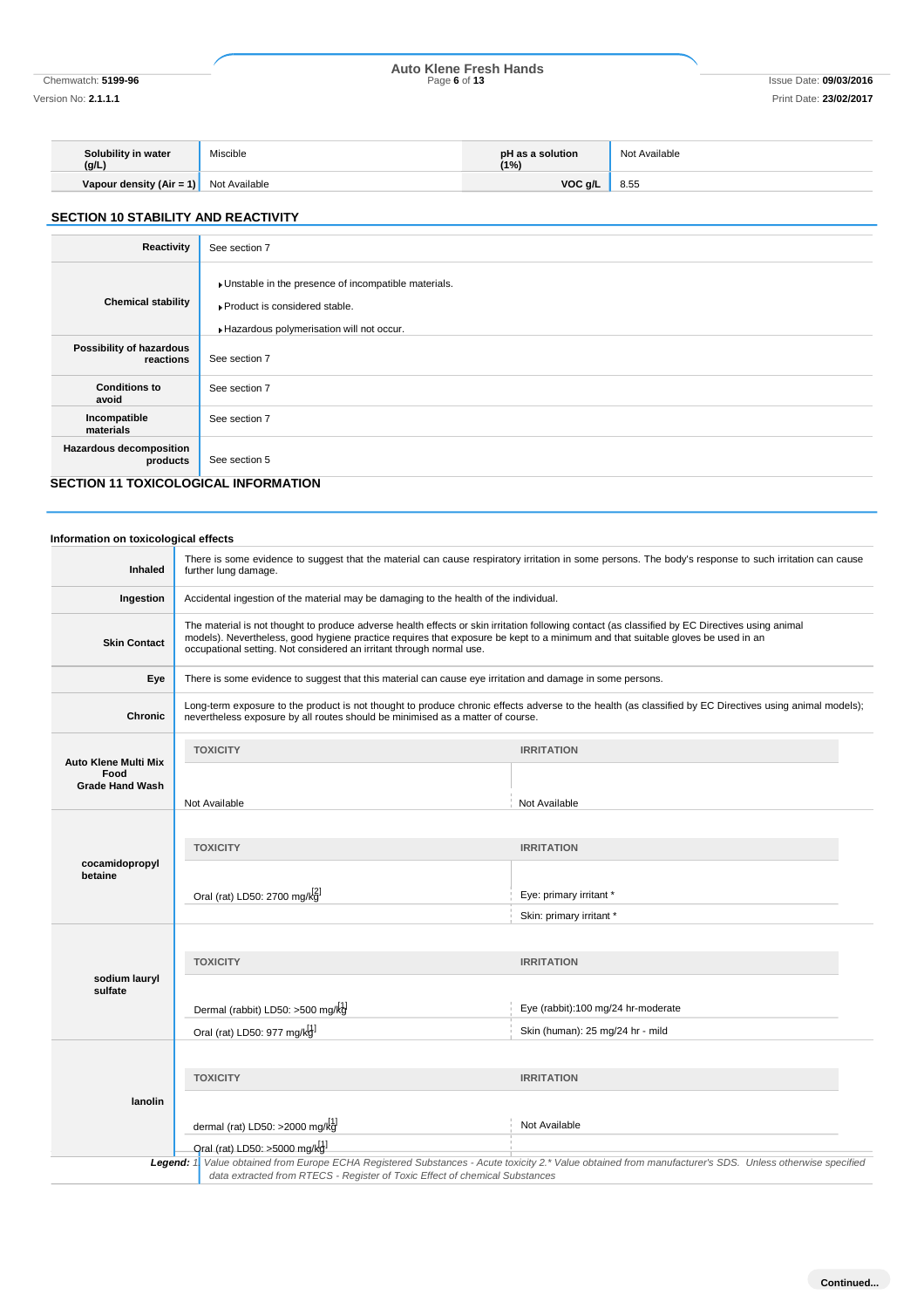Chemwatch: **5199-96** Page **7** of **13** Issue Date: **09/03/2016 Auto Klene Fresh Hands**

| <b>COCAMIDOPROPYLBETAINE</b> | The following information refers to contact allergens as a group and may not be specific to this product.<br>Contact allergies quickly manifest themselves as contact eczema, more rarely as urticaria or Quincke's oedema. The pathogenesis of contact<br>eczema involves a cell-mediated (T lymphocytes) immune reaction of the delayed type. Other allergic skin reactions, e.g. contact urticaria, involve<br>antibody-mediated immune reactions. The significance of the contact allergen is not simply determined by its sensitisation potential: the distribution<br>of the substance and the<br>opportunities for contact with it are equally important. A weakly sensitising substance which is widely distributed can be a more important allergen<br>than one with stronger sensitising potential with which few individuals come into contact. From a clinical point of view, substances are noteworthy if<br>they produce an allergic test reaction in more than 1% of the persons tested.<br>Possible cross-reactions to several fatty acid amidopropyl dimethylamines were observed in patients that were reported to have allergic contact<br>dermatitis to a baby lotion that contained 0.3% oleamidopropyl dimethylamine.<br>Stearamidopropyl dimethylamine at 2% in hair conditioners was not a contact sensitiser when tested neat or diluted to 30%. However, irritation<br>reactions were observed.<br>A 10-year retrospective study found that out of 46 patients with confirmed allergic eyelid dermatitis, 10.9% had relevant reactions to oleamidopropyl<br>dimethylamine and 4.3% had relevant reactions to cocamidopropyl dimethylamine.<br>Several cases of allergic contact dermatitis were reported in patients from the Netherlands that had used a particular type of body lotion that contained<br>oleamidopropyl dimethylamine.<br>In 12 patients tested with their personal cosmetics, containing the fatty acid amidopropyl dimethylamine cocamidopropyl betaine (CAPB), 9 had<br>positive reactions to at least one dilution and 5 had irritant reactions. All except 3 patients, who were not tested, had 2 or 3+ reaction to the<br>3,3-dimethylaminopropylamine (DMAPA, the reactant used in producing fatty acid amidopropyl dimethylamines) at concentrations as low as<br>$0.05%$ .<br>Most undiluted cationic surfactants satisfy the criteria for classification as Harmful (Xn) with R22 and as Irritant (Xi) for skin and eyes with R38 and<br>R41.<br>The material may produce moderate eye irritation leading to inflammation. Repeated or prolonged exposure to irritants may produce conjunctivitis.<br>The material may cause skin irritation after prolonged or repeated exposure and may produce on contact skin redness, swelling, the production of<br>vesicles, scaling and thickening of the skin.<br>Amphoteric surfactants are easily absorbed in the gut and partly excreted unchanged in the faeces. It has not been shown to accumulate in the<br>body.<br>Concentrated betaines are expected to irritate the skin and eyes, but dilute solutions only irritate the eyes.<br>No evidence of delayed contact hypersensitivity was found in animal testing. Tests for mutation-causing potential have proved negative.<br>* [Van Waters and Rogers] ** [Canada Colors and Chemicals Ltd.] Toxicokinetics, metabolism and distribution. Absorption of the chemical across<br>dermal and gastrointestinal membranes is possible based on the relatively low molecular weight of the chemical (500 Da) and given that it is a<br>surfactant (EC, 2003). Acute toxicity. Acute oral toxicity studies in rats and mice indicated that the LD50 values of the chemical (at 30-35.61%<br>concentration) ranged from 1800 mg/kg bw (male rats) up to 5000 mg/kg bw, with mortalities noted in most studies (CIR, 2010). Of note is an acute |
|------------------------------|---------------------------------------------------------------------------------------------------------------------------------------------------------------------------------------------------------------------------------------------------------------------------------------------------------------------------------------------------------------------------------------------------------------------------------------------------------------------------------------------------------------------------------------------------------------------------------------------------------------------------------------------------------------------------------------------------------------------------------------------------------------------------------------------------------------------------------------------------------------------------------------------------------------------------------------------------------------------------------------------------------------------------------------------------------------------------------------------------------------------------------------------------------------------------------------------------------------------------------------------------------------------------------------------------------------------------------------------------------------------------------------------------------------------------------------------------------------------------------------------------------------------------------------------------------------------------------------------------------------------------------------------------------------------------------------------------------------------------------------------------------------------------------------------------------------------------------------------------------------------------------------------------------------------------------------------------------------------------------------------------------------------------------------------------------------------------------------------------------------------------------------------------------------------------------------------------------------------------------------------------------------------------------------------------------------------------------------------------------------------------------------------------------------------------------------------------------------------------------------------------------------------------------------------------------------------------------------------------------------------------------------------------------------------------------------------------------------------------------------------------------------------------------------------------------------------------------------------------------------------------------------------------------------------------------------------------------------------------------------------------------------------------------------------------------------------------------------------------------------------------------------------------------------------------------------------------------------------------------------------------------------------------------------------------------------------------------------------------------------------------------------------------------------------------------------------------------------------------------------------------------------------------------------------------------------------------------------------------------------------------------------------------------------------------------------------------------------------------------------------------------------------------------------------------------------------------------------------------------------------------------------------------|
|                              | oral toxicity study conducted in SpragueDawley rats (5/sex) at a single dose of 1800 mg/kg bw (formulation containing 35.61% of the chemical),<br>where no males but all five females died. Overall, the data suggests that mortality occurs following oral administration of the chemical and that it<br>may be an acute oral toxicant. Therefore, based on these data the chemical may be harmful if swallowed. An acute dermal toxicity study in rats was<br>conducted using 2000 mg/kg bw of a 31% formulation of the chemical (CIR, 2010). Irritation was observed, but there were no clinical signs of<br>systemic toxicity or mortalities. The lack of effects in this study suggests that the chemical is likely to be of low acute dermal toxicity. Irritation. The<br>chemical has a quaternary ammonium functional group, which is a structural alert for corrosion Numerous skin irritation studies, conducted with<br>formulations containing 7.5-30% of the chemical, indicated that the chemical has irritant properties. The studies were, in-general, conducted under<br>occlusive conditions, with exposure times of up to 24 hours (7.5-10%). Based on the information available, the chemical is likely to be a skin irritant.<br>Eye irritation studies with the chemical showed that corrosive and necrotic effects occurred at 30% whereas less severe<br>effects were observed at lower concentrations of 2.3-10% The chemical is classified with the risk phrase R36: Irritating to eyes, however, based on<br>studies conducted on the chemical it may be a severe eye irritant. Sensitisation. The chemical has a quaternary ammonium functional group, which                                                                                                                                                                                                                                                                                                                                                                                                                                                                                                                                                                                                                                                                                                                                                                                                                                                                                                                                                                                                                                                                                                                                                                                                                                                                                                                                                                                                                                                                                                                                                                                                                                                                                                                                                                                                                                                                                                                                                                                                                                                                                                                                                                                                          |
|                              | is a structural<br>alert for sensitisation (Conflicting results have been obtained with the chemical in animal studies. Positive results were reported in an LLNA study<br>(an EC3<br>value was not reported). In addition, positive results were obtained in two guinea pig maximisation studies conducted by a single laboratory, the first                                                                                                                                                                                                                                                                                                                                                                                                                                                                                                                                                                                                                                                                                                                                                                                                                                                                                                                                                                                                                                                                                                                                                                                                                                                                                                                                                                                                                                                                                                                                                                                                                                                                                                                                                                                                                                                                                                                                                                                                                                                                                                                                                                                                                                                                                                                                                                                                                                                                                                                                                                                                                                                                                                                                                                                                                                                                                                                                                                                                                                                                                                                                                                                                                                                                                                                                                                                                                                                                                                                                                     |
|                              | at 3%<br>induction and 3% challenge, and the second at 0.15% induction and 0.015% challenge. However, there was no sensitisation in a guinea pig<br>maximisation test<br>when the chemical was tested at 6% induction and 1% challenge. In addition, no sensitisation was observed in another test in guinea pigs at 0.75%<br>induction and 0.02% challenge. No evidence of sensitisation was reported in a HRIPT on a formulation containing the chemical at 0.6%<br>concentration (a 10% dilution of a ~6% formulation) with 110 volunteers. In HRIPT studies on formulations containing the chemical, no evidence of                                                                                                                                                                                                                                                                                                                                                                                                                                                                                                                                                                                                                                                                                                                                                                                                                                                                                                                                                                                                                                                                                                                                                                                                                                                                                                                                                                                                                                                                                                                                                                                                                                                                                                                                                                                                                                                                                                                                                                                                                                                                                                                                                                                                                                                                                                                                                                                                                                                                                                                                                                                                                                                                                                                                                                                                                                                                                                                                                                                                                                                                                                                                                                                                                                                                           |
|                              | sensitisation was reported at<br>concentrations of 1.87% (88 subjects), 0.93% (93 subjects), 0.3% (100 subjects), 1.5-3.0% (141 subjects), 6.0% (210 subjects), 0.018% (27<br>subjects). However, positive results were observed in provocative studies conducted on formulations containing the chemical (at 0.3-1%<br>concentration), conducted in subjects diagnosed with various forms of contact dermatitis, suggesting that the chemical may cause reactions in<br>sensitive individuals In one study authors                                                                                                                                                                                                                                                                                                                                                                                                                                                                                                                                                                                                                                                                                                                                                                                                                                                                                                                                                                                                                                                                                                                                                                                                                                                                                                                                                                                                                                                                                                                                                                                                                                                                                                                                                                                                                                                                                                                                                                                                                                                                                                                                                                                                                                                                                                                                                                                                                                                                                                                                                                                                                                                                                                                                                                                                                                                                                                                                                                                                                                                                                                                                                                                                                                                                                                                                                                               |

note that sensitisation effects of the chemical (and related compounds) are most likely due to the impurities, including DMAPA and amidopropyl<br>dimethylamines, however, they do not exclude the possibility of the causing the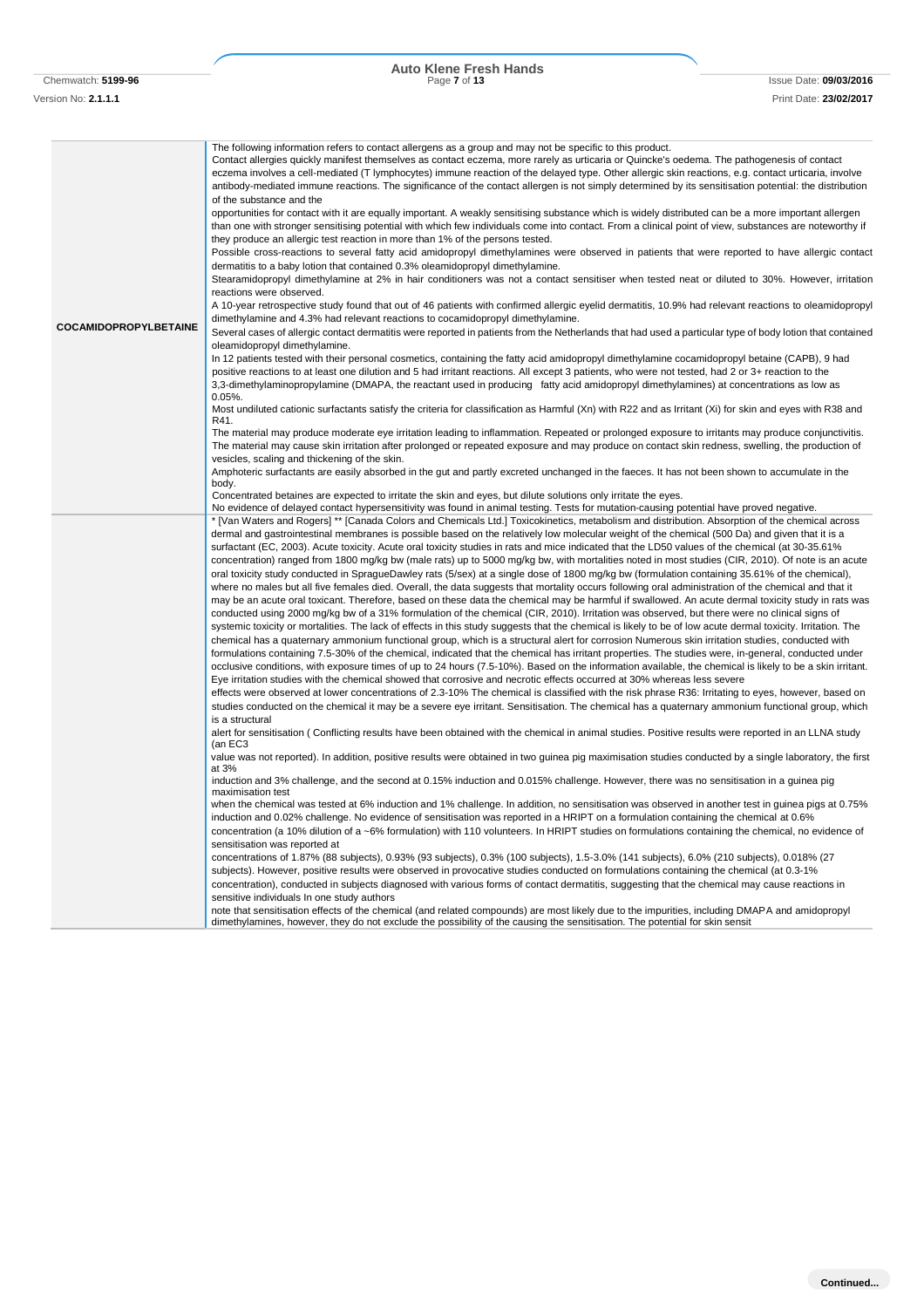Chemwatch: **5199-96** Page **8** of **13** Issue Date: **09/03/2016 Auto Klene Fresh Hands**

Version No: **2.1.1.1** Print Date: **23/02/2017**

| <b>SODIUM LAURYL SULFATE</b>                | Asthma-like symptoms may continue for months or even years after exposure to the material ceases. This may be due to a non-allergenic condition<br>known as reactive airways dysfunction syndrome (RADS) which can occur following exposure to high levels of highly irritating compound. Key<br>of RADS include the absence of preceding respiratory disease, in a non-atopic individual, with abrupt onset of persistent asthma-like symptoms<br>within minutes to hours of a documented exposure to the irritant. A reversible airflow pattern, on spirometry, with the presence of moderate to<br>severe bronchial hyperreactivity on methacholine challenge testing and the lack of minimal lymphocytic inflammation, without eosinophilia, have<br>also been included in the<br>criteria for diagnosis of RADS. RADS (or asthma) following an irritating inhalation is an infrequent disorder with rates related to the concentration of<br>and<br>duration of exposure to the irritating substance. Industrial bronchitis, on the other hand, is a disorder that occurs as result of exposure due to high<br>concentrations of irritating substance (often particulate in nature) and is completely reversible after exposure ceases. The disorder is characterised<br>by<br>dyspnea, cough and mucus production. for alkyl sulfates;<br>alkane sulfonates and alpha-olefin sulfonates<br>Most chemicals of this category are not defined substances, but mixtures of homologues with different alkyl chain lengths. Alpha-olefin sulfonates<br>are mixtures of alkene sulfonate and hydroxyl alkane sulfonates with the sulfonate group in the terminal position and the double bond, or hydroxyl<br>group, located at a position in the vicinity of the sulfonate group.<br>Common physical and/or biological pathways result in structurally similar breakdown products, and are, together with the surfactant properties,<br>responsible for similar environmental behavior and essentially identical hazard profiles with regard to human health.<br>Acute toxicity: These substances are well absorbed after ingestion; penetration through the skin is however poor. After absorption, these<br>chemicals are distributed mainly to the liver.<br>Acute oral LD50 values of alkyl sulfates in rats and/or mice were (in mg/kg):<br>C10-: 290-580<br>C10-16-, and C12-; 1000-2000<br>C12-14, C12-15, C12-16, C12-18 and C16-18-; >2000<br>$C14-18$ , $C16-18$ : $>5000$<br>The clinical signs observed were non-specific (piloerection, lethargy, decreased motor activity and respiratory rate, diarrhoea). At necropsy the major<br>findings were irritation of the gastrointestinal tract and anemia of inner organs.<br>Alkyl sulfates are irritating to the skin, harmful if swallowed and at risk of causing serious damage to the eyes. They are metabolised by the liver and<br>excreted via urine. They produce dose-dependent toxicity depending on their structure. They do not cause cancer, reproductive or genetic defects.<br>However, at levels that are toxic to the mother, it may produce foetal defects during organ formation.<br>NOTE: Substance has been shown to be mutagenic in at least one assay, or belongs to a family of chemicals producing damage or change to<br>cellular DNA.<br>Eye (None) None: None None rabbit None 250 ugSkin (rabbit):25 mg/24 hr-moderate Skin (None) None: None rabbit None 50 mg/24Eye (rabbit) | criteria for the diagnosis      |                                                                                                                                                                 |
|---------------------------------------------|-------------------------------------------------------------------------------------------------------------------------------------------------------------------------------------------------------------------------------------------------------------------------------------------------------------------------------------------------------------------------------------------------------------------------------------------------------------------------------------------------------------------------------------------------------------------------------------------------------------------------------------------------------------------------------------------------------------------------------------------------------------------------------------------------------------------------------------------------------------------------------------------------------------------------------------------------------------------------------------------------------------------------------------------------------------------------------------------------------------------------------------------------------------------------------------------------------------------------------------------------------------------------------------------------------------------------------------------------------------------------------------------------------------------------------------------------------------------------------------------------------------------------------------------------------------------------------------------------------------------------------------------------------------------------------------------------------------------------------------------------------------------------------------------------------------------------------------------------------------------------------------------------------------------------------------------------------------------------------------------------------------------------------------------------------------------------------------------------------------------------------------------------------------------------------------------------------------------------------------------------------------------------------------------------------------------------------------------------------------------------------------------------------------------------------------------------------------------------------------------------------------------------------------------------------------------------------------------------------------------------------------------------------------------------------------------------------------------------------------------------------------------------------------------------------------------------------------------------------------------------------------------------------------------------------------------------------------------------------------------------------------------------------------------------------------------------------------------------------------------------------------------------------------------------------------------------------------------------------------------------------------------------------------------------------------------------------------------------------------------------------------------------------------------------------------------------------------------------|---------------------------------|-----------------------------------------------------------------------------------------------------------------------------------------------------------------|
|                                             | $10:$ mg-<br><b>LANOLIN</b> No data of toxicological significance identified in literature search.                                                                                                                                                                                                                                                                                                                                                                                                                                                                                                                                                                                                                                                                                                                                                                                                                                                                                                                                                                                                                                                                                                                                                                                                                                                                                                                                                                                                                                                                                                                                                                                                                                                                                                                                                                                                                                                                                                                                                                                                                                                                                                                                                                                                                                                                                                                                                                                                                                                                                                                                                                                                                                                                                                                                                                                                                                                                                                                                                                                                                                                                                                                                                                                                                                                                                                                                                                      |                                 |                                                                                                                                                                 |
|                                             |                                                                                                                                                                                                                                                                                                                                                                                                                                                                                                                                                                                                                                                                                                                                                                                                                                                                                                                                                                                                                                                                                                                                                                                                                                                                                                                                                                                                                                                                                                                                                                                                                                                                                                                                                                                                                                                                                                                                                                                                                                                                                                                                                                                                                                                                                                                                                                                                                                                                                                                                                                                                                                                                                                                                                                                                                                                                                                                                                                                                                                                                                                                                                                                                                                                                                                                                                                                                                                                                         |                                 |                                                                                                                                                                 |
| <b>Acute Toxicity</b>                       |                                                                                                                                                                                                                                                                                                                                                                                                                                                                                                                                                                                                                                                                                                                                                                                                                                                                                                                                                                                                                                                                                                                                                                                                                                                                                                                                                                                                                                                                                                                                                                                                                                                                                                                                                                                                                                                                                                                                                                                                                                                                                                                                                                                                                                                                                                                                                                                                                                                                                                                                                                                                                                                                                                                                                                                                                                                                                                                                                                                                                                                                                                                                                                                                                                                                                                                                                                                                                                                                         | Carcinogenicity                 |                                                                                                                                                                 |
| <b>Skin Irritation/Corrosion</b>            |                                                                                                                                                                                                                                                                                                                                                                                                                                                                                                                                                                                                                                                                                                                                                                                                                                                                                                                                                                                                                                                                                                                                                                                                                                                                                                                                                                                                                                                                                                                                                                                                                                                                                                                                                                                                                                                                                                                                                                                                                                                                                                                                                                                                                                                                                                                                                                                                                                                                                                                                                                                                                                                                                                                                                                                                                                                                                                                                                                                                                                                                                                                                                                                                                                                                                                                                                                                                                                                                         | Reproductivity                  |                                                                                                                                                                 |
| <b>Serious Eye</b>                          |                                                                                                                                                                                                                                                                                                                                                                                                                                                                                                                                                                                                                                                                                                                                                                                                                                                                                                                                                                                                                                                                                                                                                                                                                                                                                                                                                                                                                                                                                                                                                                                                                                                                                                                                                                                                                                                                                                                                                                                                                                                                                                                                                                                                                                                                                                                                                                                                                                                                                                                                                                                                                                                                                                                                                                                                                                                                                                                                                                                                                                                                                                                                                                                                                                                                                                                                                                                                                                                                         |                                 |                                                                                                                                                                 |
| Damage/Irritation                           | ✔                                                                                                                                                                                                                                                                                                                                                                                                                                                                                                                                                                                                                                                                                                                                                                                                                                                                                                                                                                                                                                                                                                                                                                                                                                                                                                                                                                                                                                                                                                                                                                                                                                                                                                                                                                                                                                                                                                                                                                                                                                                                                                                                                                                                                                                                                                                                                                                                                                                                                                                                                                                                                                                                                                                                                                                                                                                                                                                                                                                                                                                                                                                                                                                                                                                                                                                                                                                                                                                                       | <b>STOT - Single Exposure</b>   | O                                                                                                                                                               |
| <b>Respiratory or Skin</b><br>sensitisation | O                                                                                                                                                                                                                                                                                                                                                                                                                                                                                                                                                                                                                                                                                                                                                                                                                                                                                                                                                                                                                                                                                                                                                                                                                                                                                                                                                                                                                                                                                                                                                                                                                                                                                                                                                                                                                                                                                                                                                                                                                                                                                                                                                                                                                                                                                                                                                                                                                                                                                                                                                                                                                                                                                                                                                                                                                                                                                                                                                                                                                                                                                                                                                                                                                                                                                                                                                                                                                                                                       | <b>STOT - Repeated Exposure</b> | O                                                                                                                                                               |
| <b>Mutagenicity</b>                         |                                                                                                                                                                                                                                                                                                                                                                                                                                                                                                                                                                                                                                                                                                                                                                                                                                                                                                                                                                                                                                                                                                                                                                                                                                                                                                                                                                                                                                                                                                                                                                                                                                                                                                                                                                                                                                                                                                                                                                                                                                                                                                                                                                                                                                                                                                                                                                                                                                                                                                                                                                                                                                                                                                                                                                                                                                                                                                                                                                                                                                                                                                                                                                                                                                                                                                                                                                                                                                                                         | <b>Aspiration Hazard</b>        |                                                                                                                                                                 |
|                                             |                                                                                                                                                                                                                                                                                                                                                                                                                                                                                                                                                                                                                                                                                                                                                                                                                                                                                                                                                                                                                                                                                                                                                                                                                                                                                                                                                                                                                                                                                                                                                                                                                                                                                                                                                                                                                                                                                                                                                                                                                                                                                                                                                                                                                                                                                                                                                                                                                                                                                                                                                                                                                                                                                                                                                                                                                                                                                                                                                                                                                                                                                                                                                                                                                                                                                                                                                                                                                                                                         | Legend:<br>×                    | - Data available but does not fill the criteria for<br>classification<br>- Data available to make classification<br>- Data Not Available to make classification |

### **SECTION 12 ECOLOGICAL INFORMATION**

| <b>Toxicity</b>       |                 |                           |                               |               |                |
|-----------------------|-----------------|---------------------------|-------------------------------|---------------|----------------|
| Ingredient            | Endpoint        | <b>Test Duration (hr)</b> | <b>Species</b>                | Value         | Source         |
| cocamidopropylbetaine | <b>LC50</b>     | 96                        | Fish                          | $=1$ mg/L     | 1              |
| cocamidopropylbetaine | EC50            | 48                        | Crustacea                     | $=6.5$ mg/L   | 1              |
| cocamidopropylbetaine | EC50            | 96                        | Algae or other aquatic plants | $=0.55$ mg/L  | 1              |
| cocamidopropylbetaine | EC <sub>0</sub> | 96                        | Algae or other aquatic plants | $=0.09$ mg/L  | 1              |
| cocamidopropylbetaine | <b>NOEC</b>     | 504                       | Crustacea                     | $=0.9$ mg/L   | 1              |
| sodium lauryl sulfate | <b>LC50</b>     | 96                        | Fish                          | $0.59$ mg/L   | 4              |
| sodium lauryl sulfate | EC50            | 48                        | Crustacea                     | $0.67$ mg/L   | 4              |
| sodium lauryl sulfate | EC50            | 96                        | Algae or other aquatic plants | $1.2$ mg/L    | $\overline{4}$ |
| sodium lauryl sulfate | <b>BCF</b>      | 1                         | Fish                          | $0.85$ mg/L   | $\overline{4}$ |
| sodium lauryl sulfate | EC50            | 96                        | Crustacea                     | $0.12$ mg/L   | $\overline{4}$ |
| sodium lauryl sulfate | <b>NOEC</b>     | 0.08                      | Fish                          | 0.0000013mg/L | $\overline{4}$ |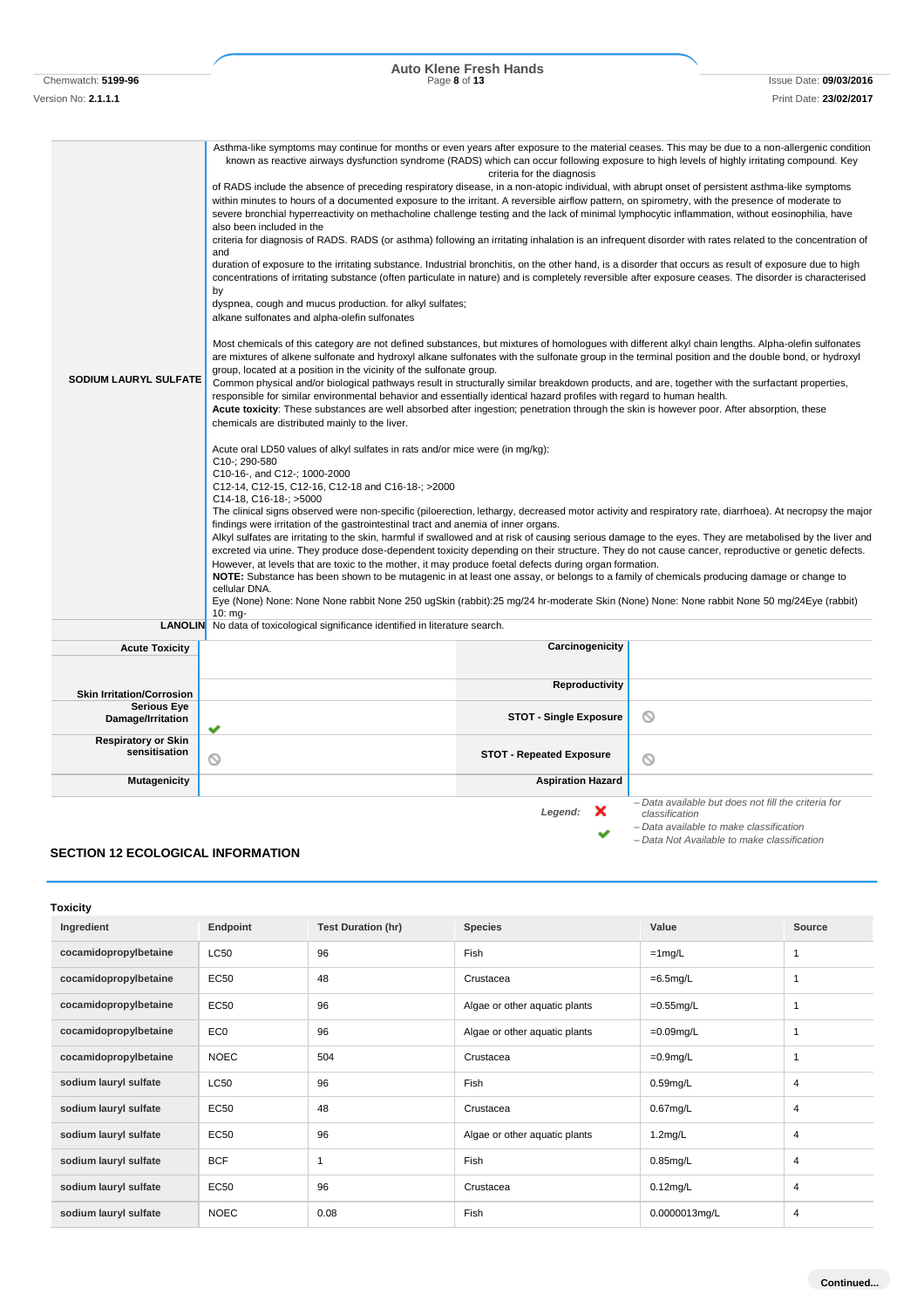# Chemwatch: **5199-96** Page **9** of **13** Issue Date: **09/03/2016 Auto Klene Fresh Hands**

|                                                  | Extracted from 1. IUCLID Toxicity Data 2. Europe ECHA Registered Substances - Ecotoxicological Information - Aquatic Toxicity 3. EPIWIN Suite<br>V3.12                                                                                   |
|--------------------------------------------------|------------------------------------------------------------------------------------------------------------------------------------------------------------------------------------------------------------------------------------------|
| Leaend:                                          | (QSAR) - Aquatic Toxicity Data (Estimated) 4. US EPA, Ecotox database - Aquatic Toxicity Data 5. ECETOC Aquatic Hazard Assessment Data 6.<br>NITE (Japan) - Bioconcentration Data 7. METI (Japan) - Bioconcentration Data 8. Vendor Data |
| <b>DO NOT</b> discharge into sewer or waterways. |                                                                                                                                                                                                                                          |

#### **Persistence and degradability**

| Ingredient            | Persistence: Water/Soil | <b>Persistence: Air</b> |
|-----------------------|-------------------------|-------------------------|
| sodium lauryl sulfate | HIGH                    | <b>HIGH</b>             |

#### **Bioaccumulative potential**

| Ingredient            | <b>Bioaccumulation</b> |
|-----------------------|------------------------|
| sodium lauryl sulfate | LOW (BCF = $7.15$ )    |

#### **Mobility in soil**

| Ingredient            | <b>Mobility</b>     |
|-----------------------|---------------------|
| sodium lauryl sulfate | $LOW (KOC = 10220)$ |
|                       |                     |

## **SECTION 13 DISPOSAL CONSIDERATIONS**

| Waste treatment methods                |                                                                                                                                                                                                                                                                |  |
|----------------------------------------|----------------------------------------------------------------------------------------------------------------------------------------------------------------------------------------------------------------------------------------------------------------|--|
| <b>Product / Packaging</b><br>disposal | Recycle wherever possible or consult manufacturer for recycling options.<br>Consult State Land Waste Management Authority for disposal.<br>Bury residue in an authorised landfill.<br>Recycle containers if possible, or dispose of in an authorised landfill. |  |

Ensure that the disposal of material is carried out in accordance with Hazardous Substances (Disposal) Regulations 2001.

#### **SECTION 14 TRANSPORT INFORMATION**

| <b>Labels Required</b>                                              |                |
|---------------------------------------------------------------------|----------------|
| <b>Marine Pollutant</b>                                             | <b>NO</b>      |
| <b>HAZCHEM</b>                                                      | Not Applicable |
| Land transport (UN): NOT REGULATED FOR TRANSPORT OF DANGEROUS GOODS |                |

**Air transport (ICAO-IATA / DGR): NOT REGULATED FOR TRANSPORT OF DANGEROUS GOODS**

**Sea transport (IMDG-Code / GGVSee): NOT REGULATED FOR TRANSPORT OF DANGEROUS GOODS**

**Transport in bulk according to Annex II of MARPOL and the IBC code**

Not Applicable

## **SECTION 15 REGULATORY INFORMATION**

#### **Safety, health and environmental regulations / legislation specific for the substance or mixture**

This substance is to be managed using the conditions specified in an applicable Group Standard

| <b>HSR Number</b> | <b>Group Standard</b>                                           |
|-------------------|-----------------------------------------------------------------|
| HSR002624         | N.O.S. (Subsidiary Hazard) Group Standard 2006                  |
| HSR002535         | Compressed Gas Mixtures (Subsidiary Hazard) Group Standard 2006 |
| HSR002596         | Laboratory Chemicals and Reagent Kits Group Standard 2006       |
| HSR002530         | Cleaning Products (Subsidiary Hazard) Group Standard 2006       |
| HSR002585         | Fuel Additives (Subsidiary Hazard) Group Standard 2006          |
| HSR002519         | Aerosols (Subsidiary Hazard) Group Standard 2006                |

**Continued...**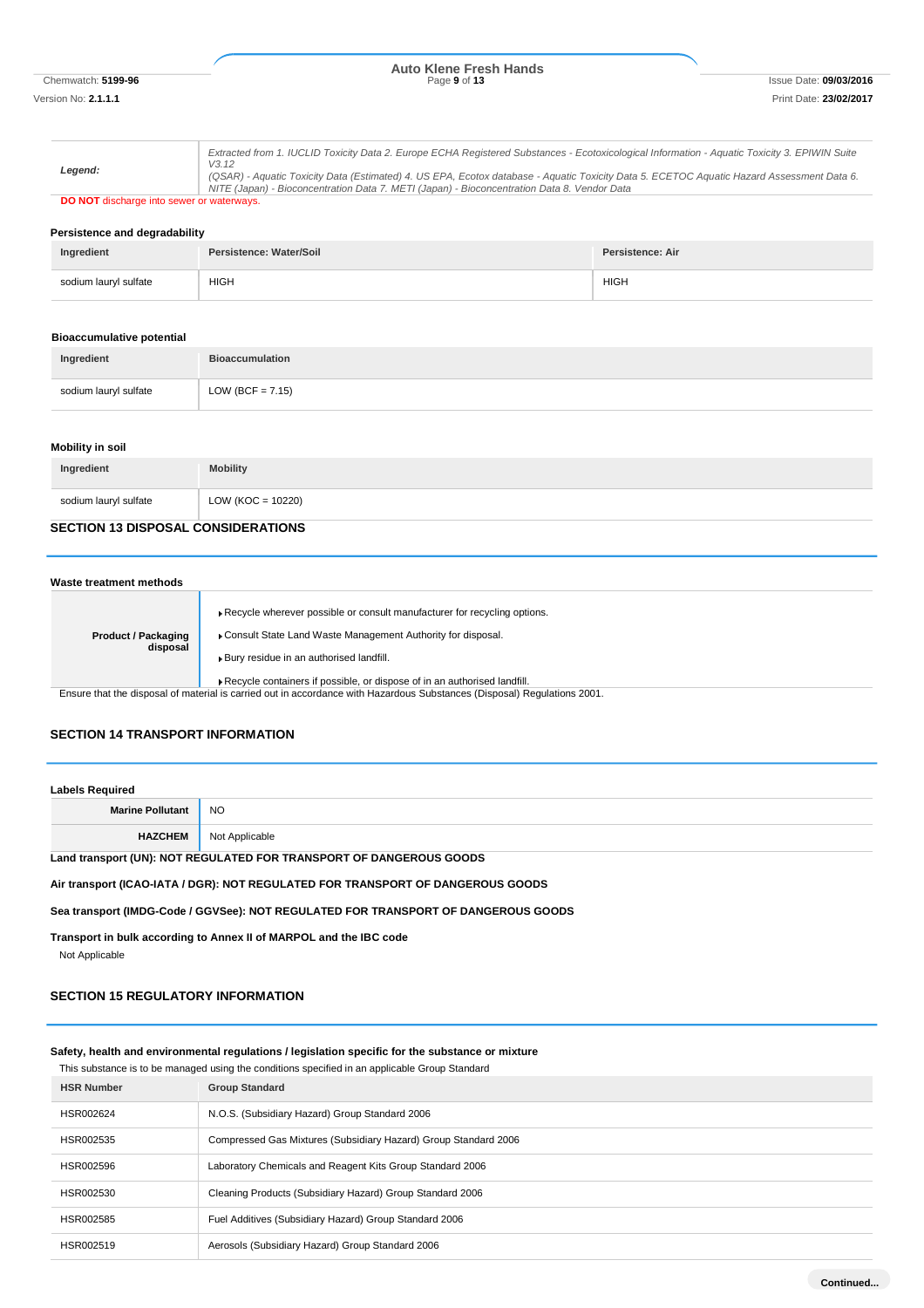# Chemwatch: **5199-96** Page **10** of **13** Issue Date: **09/03/2016 Auto Klene Fresh Hands**

Version No: **2.1.1.1** Print Date: **23/02/2017**

| HSR002521                                                                                                                    | Animal Nutritional and Animal Care Products Group Standard 2006                                          |
|------------------------------------------------------------------------------------------------------------------------------|----------------------------------------------------------------------------------------------------------|
| HSR002606                                                                                                                    | Lubricants, Lubricant Additives, Coolants and Anti-freeze Agents (Subsidiary Hazard) Group Standard 2006 |
| HSR002644                                                                                                                    | Polymers (Subsidiary Hazard) Group Standard 2006                                                         |
| HSR002647                                                                                                                    | Reagent Kits Group Standard 2006                                                                         |
| HSR002612                                                                                                                    | Metal Industry Products (Subsidiary Hazard) Group Standard 2006                                          |
| HSR002670                                                                                                                    | Surface Coatings and Colourants (Subsidiary Hazard) Group Standard 2006                                  |
| HSR002503                                                                                                                    | Additives, Process Chemicals and Raw Materials (Subsidiary Hazard) Group Standard 2006                   |
| HSR002638                                                                                                                    | Photographic Chemicals (Subsidiary Hazard) Group Standard 2006                                           |
| HSR002565                                                                                                                    | Embalming Products (Subsidiary Hazard) Group Standard 2006                                               |
| HSR002578                                                                                                                    | Food Additives and Fragrance Materials (Subsidiary Hazard) Group Standard 2006                           |
| HSR002558                                                                                                                    | Dental Products (Subsidiary Hazard) Group Standard 2006                                                  |
| HSR002684                                                                                                                    | Water Treatment Chemicals (Subsidiary Hazard) Group Standard 2006                                        |
| HSR002573                                                                                                                    | Fire Fighting Chemicals Group Standard 2006                                                              |
| HSR100425                                                                                                                    | Pharmaceutical Active Ingredients Group Standard 2010                                                    |
| HSR002600                                                                                                                    | Leather and Textile Products (Subsidiary Hazard) Group Standard 2006                                     |
| HSR002598                                                                                                                    | Leather and Textile products (Corrosive) Group Standard 2006                                             |
| HSR002605                                                                                                                    | Lubricants (Low Hazard) Group Standard 2006                                                              |
| HSR002571                                                                                                                    | Fertilisers (Subsidiary Hazard) Group Standard 2006                                                      |
| HSR002648                                                                                                                    | Refining Catalysts Group Standard 2006                                                                   |
| HSR002653                                                                                                                    | Solvents (Subsidiary Hazard) Group Standard 2006                                                         |
| HSR002544                                                                                                                    | Construction Products (Subsidiary Hazard) Group Standard 2006                                            |
| HSR002549                                                                                                                    | Corrosion Inhibitors (Subsidiary Hazard) Group Standard 2006                                             |
| HSR002552                                                                                                                    | Cosmetic Products Group Standard 2006                                                                    |
| HSR100757                                                                                                                    | Veterinary Medicine (Limited Pack Size, Finished Dose) Standard 2012                                     |
| HSR100758                                                                                                                    | Veterinary Medicines (Non-dispersive Closed System Application) Group Standard 2012                      |
| HSR100759                                                                                                                    | Veterinary Medicines (Non-dispersive Open System Application) Group Standard 2012                        |
| HSR100628                                                                                                                    | Straight-chained Lepidopteran Sex Pheromone Group Standard 2012                                          |
| HSR100580                                                                                                                    | Tattoo and Permanent Makeup Substances Group Standard 2011                                               |
| New Zealand Hazardous Substances and New Organisms (HSNO) Act - Classification<br>New Zealand Inventory of Chemicals (NZIoC) |                                                                                                          |

of Chemicals

ory of Chemicals (NZ

New Zealand Inventory of Chemicals (NZIoC)

New Zealand Hazardous Substances and New Organisms (HSNO) Act - Classification of Chemicals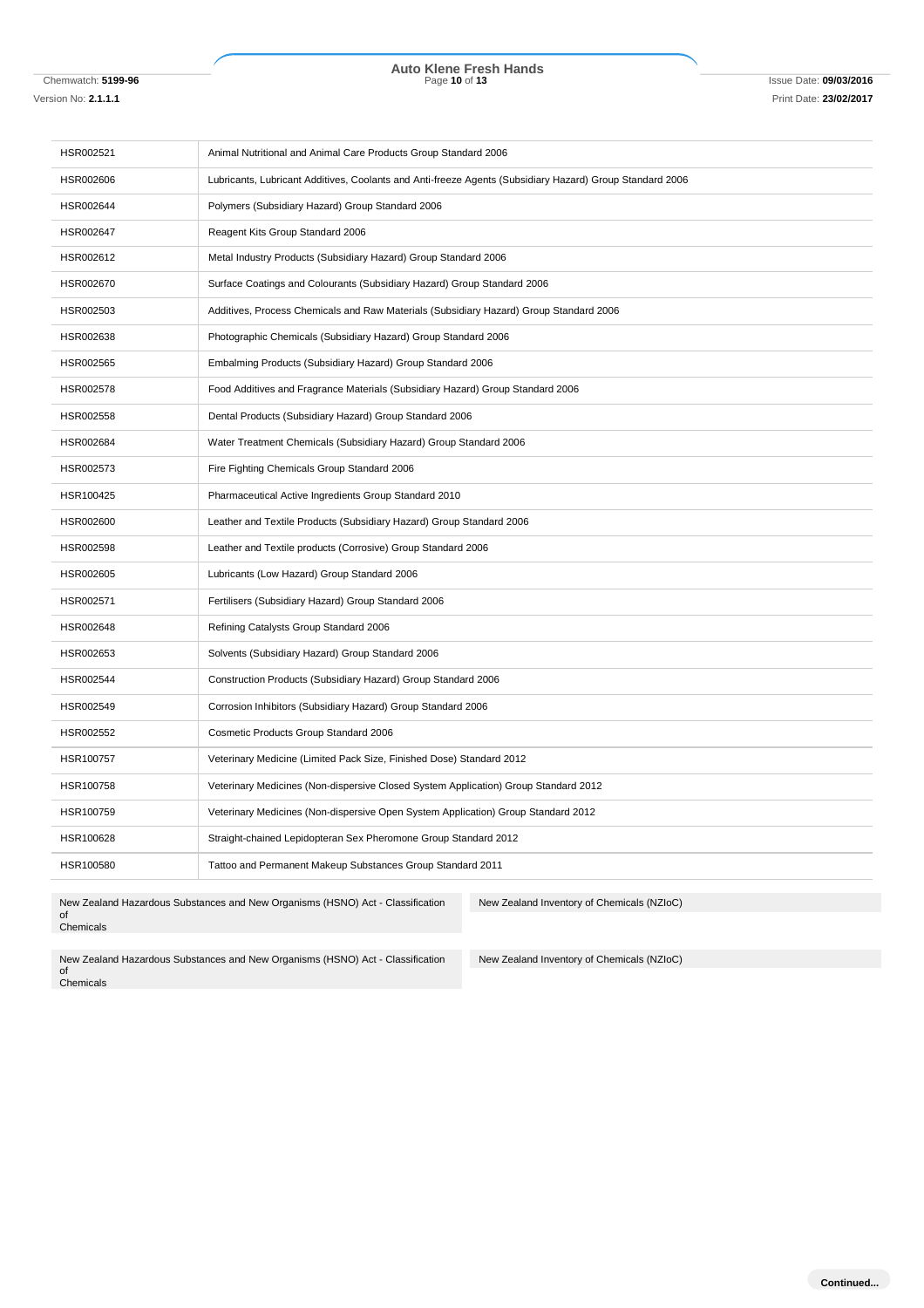I

## Chemwatch: **5199-96** Page **11** of **13** Issue Date: **09/03/2016 Auto Klene Fresh Hands**

#### **COCAMIDOPROPYLBETAINE(61789-40-0) IS FOUND ON THE FOLLOWING REGULATORY LISTS**

**SODIUM LAURYL SULFATE(151-21-3) IS FOUND ON THE FOLLOWING REGULATORY LISTS**

#### **LANOLIN(8006-54-0) IS FOUND ON THE FOLLOWING REGULATORY LISTS** I

New Zealand Inventory of Chemicals (NZIoC)

#### **Location Test Certificate**

Subject to Regulation 55 of the Hazardous Substances (Classes 1 to 5 Controls) Regulations, a location test certificate is required when quantity greater than or equal to those indicated below are present.

| <b>Hazard Class</b> | Quantity beyond which controls apply for closed<br>containers | Quantity beyond which controls apply when use occurring in open<br>containers |
|---------------------|---------------------------------------------------------------|-------------------------------------------------------------------------------|
| Not Applicable      | Not Applicable                                                | Not Applicable                                                                |

#### **Approved Handler**

Subject to Regulation 56 of the Hazardous Substances (Classes 1 to 5 Controls) Regulations and Regulation 9 of the Hazardous Substances (Classes 6, 8, and 9 Controls) Regulations, the substance must be under the personal control of an Approved Handler when present in a quantity greater than or equal to those indicated below.

| <b>Class of substance</b>                     | Quantities     |
|-----------------------------------------------|----------------|
| Not Applicable                                | Not Applicable |
| Refer Group Standards for further information |                |

#### **Tracking Requirements**

USA - TSCA Y

| Not Applicable                          |                                    |
|-----------------------------------------|------------------------------------|
| <b>National Inventory</b>               | <b>Status</b>                      |
| Australia - AICS                        | Y                                  |
| Canada - DSL                            | Y                                  |
| Canada - NDSL                           | N (lanolin; cocamidopropylbetaine) |
| China - IECSC                           | Y                                  |
| Europe - EINEC / ELINCS /<br><b>NLP</b> | Y                                  |
| Japan - ENCS                            | N (cocamidopropylbetaine)          |
| Korea - KECI                            | Y                                  |
| New Zealand - NZIoC                     | Y                                  |
| Philippines - PICCS                     | Y                                  |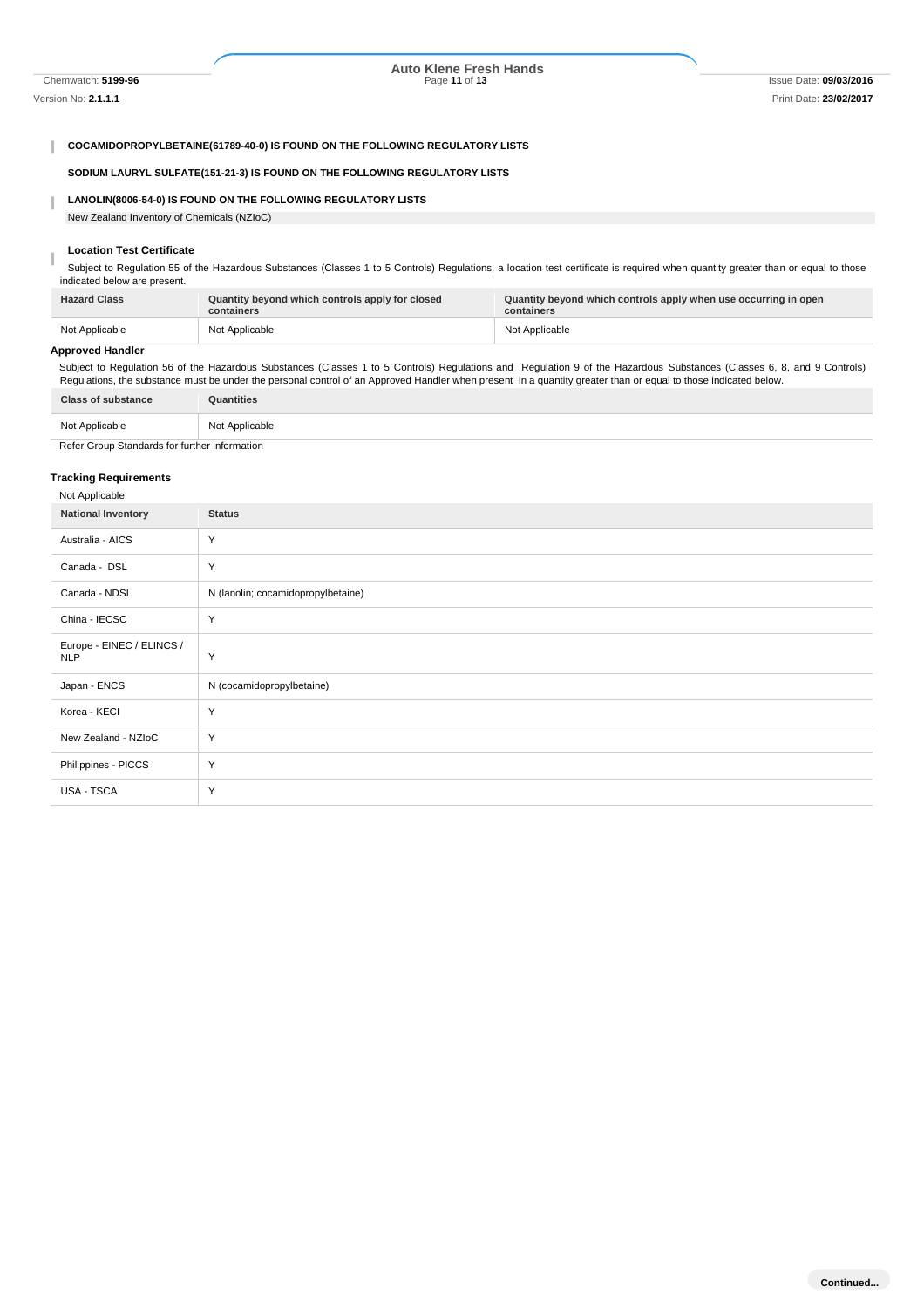#### **Auto Klene Multi Mix Food Grade Hand Wash**

Version No: **2.1.1.1** Print Date: **23/02/2017**

*Legend:*

*Y = All ingredients are on the inventory*

*N = Not determined or one or more ingredients are not on the inventory and are not exempt from listing(see specific ingredients in brackets)*

#### **SECTION 16 OTHER INFORMATION**

#### **Other information**

| Ingredients with multiple cas numbers |                                                |
|---------------------------------------|------------------------------------------------|
| Name                                  | <b>CAS No</b>                                  |
| cocamidopropylbetaine                 | 61789-40-0, 83138-08-3, 86438-79-1, 97862-59-4 |
| sodium lauryl sulfate                 | 151-21-3, 1335-72-4, 3088-31-1, 9004-82-4      |
| lanolin                               | 8006-54-0, 8020-84-6, 68424-58-8               |

Classification of the preparation and its individual components has drawn on official and authoritative sources as well as independent review by the Chemwatch Classification committee using available literature references.

The SDS is a Hazard Communication tool and should be used to assist in the Risk Assessment. Many factors determine whether the reported Hazards are Risks in the workplace or other settings. Risks may be determined by reference to Exposures Scenarios. Scale of use, frequency of use and current or available engineering controls must be considered.

This document is copyright.

Apart from any fair dealing for the purposes of private study, research, review or criticism, as permitted under the Copyright Act, no part may be reproduced by any process without written permission from CHEMWATCH. TEL (+61 3) 9572 4700.